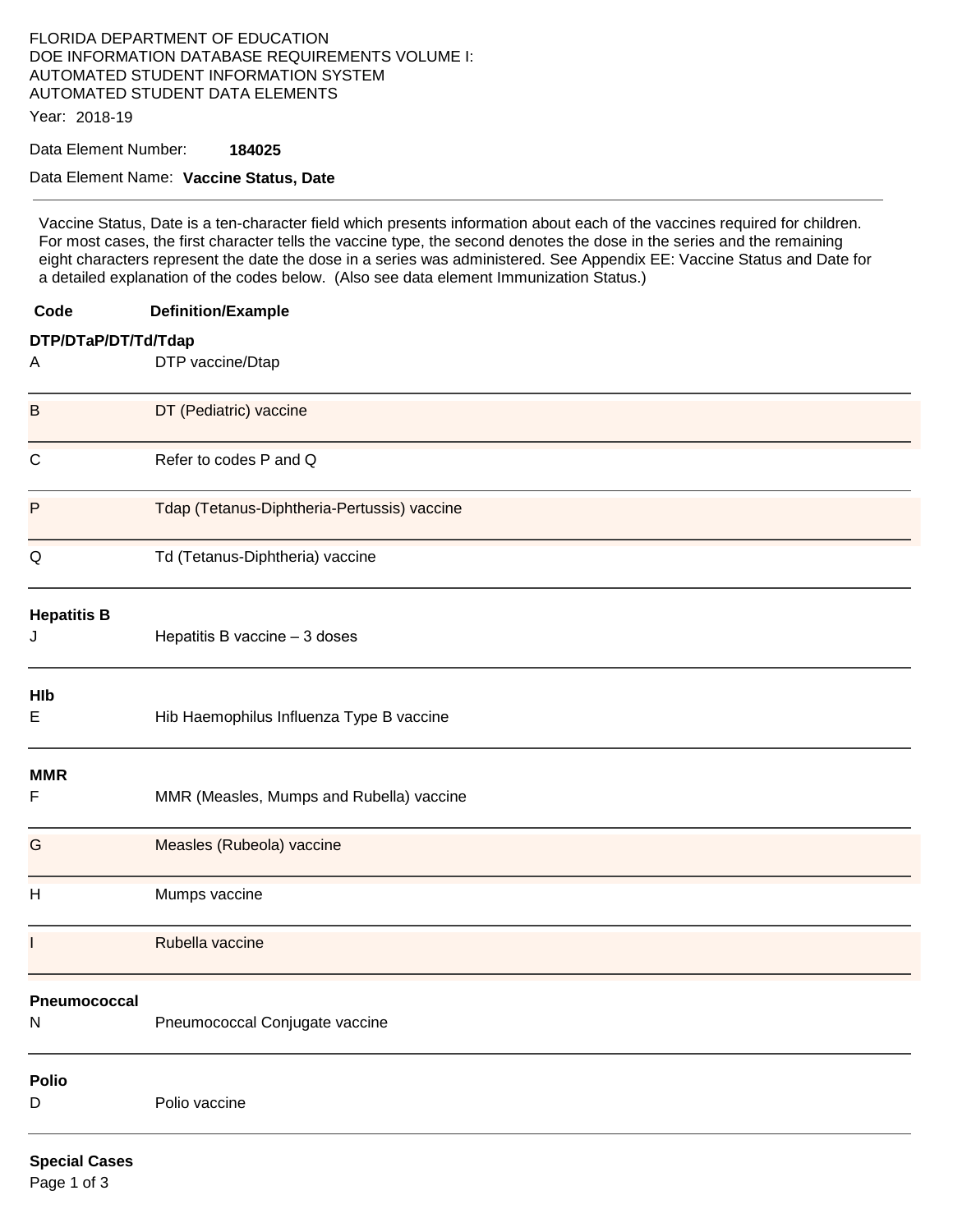### Data Element Number: **184025**

# Data Element Name: **Vaccine Status, Date**

| 90EXEMPT              | The student has either 1) a permanent medical exemption for all required vaccinations or 2) a religious<br>exemption. (Positions 9 and 10 will be blank.) |  |  |
|-----------------------|-----------------------------------------------------------------------------------------------------------------------------------------------------------|--|--|
| <b>Varicella</b><br>Κ | VZV (Varicella) vaccine                                                                                                                                   |  |  |
|                       | Varicella disease                                                                                                                                         |  |  |

| Length:                   | 10           |  |  |  |
|---------------------------|--------------|--|--|--|
| Data Type:                | Alphanumeric |  |  |  |
| Year Implemented:         | 9394         |  |  |  |
| <b>State Standard:</b>    | N٥           |  |  |  |
| Use Types:                |              |  |  |  |
| State Reporting:          | N٥           |  |  |  |
| Local Accountability:     | Yes          |  |  |  |
| <b>FASTER:</b>            | Yes          |  |  |  |
| Migrant Tracking:         | Yes          |  |  |  |
| <b>Required Grades:</b>   | PK-12        |  |  |  |
| <b>Programs Required:</b> |              |  |  |  |

All Programs

**Formats Required:** 

None

## **Surveys Required:**

None

### **Appendixes:**

Appendix EE: Vaccine Status and Date

## **Description of Changes:**

| 7/1/2017 | Codes      | Removed code for "Special Cases" 8099999999 - not valid.                                                                                                                                                                                                         |
|----------|------------|------------------------------------------------------------------------------------------------------------------------------------------------------------------------------------------------------------------------------------------------------------------|
| 7/1/2016 | Codes      | Added "DTap" to code A; revised code C to refer to codes P & Q;<br>deleted code M (no longer valid).                                                                                                                                                             |
| 6/1/2011 | Definition | Added sentence referring to Appendix EE. In 2011-12 the<br>information in this element was separated resulting in a shorter<br>data element. Detailed information was moved to Appendix EE.<br>Also, added words "data element" to describe Immunization Status. |